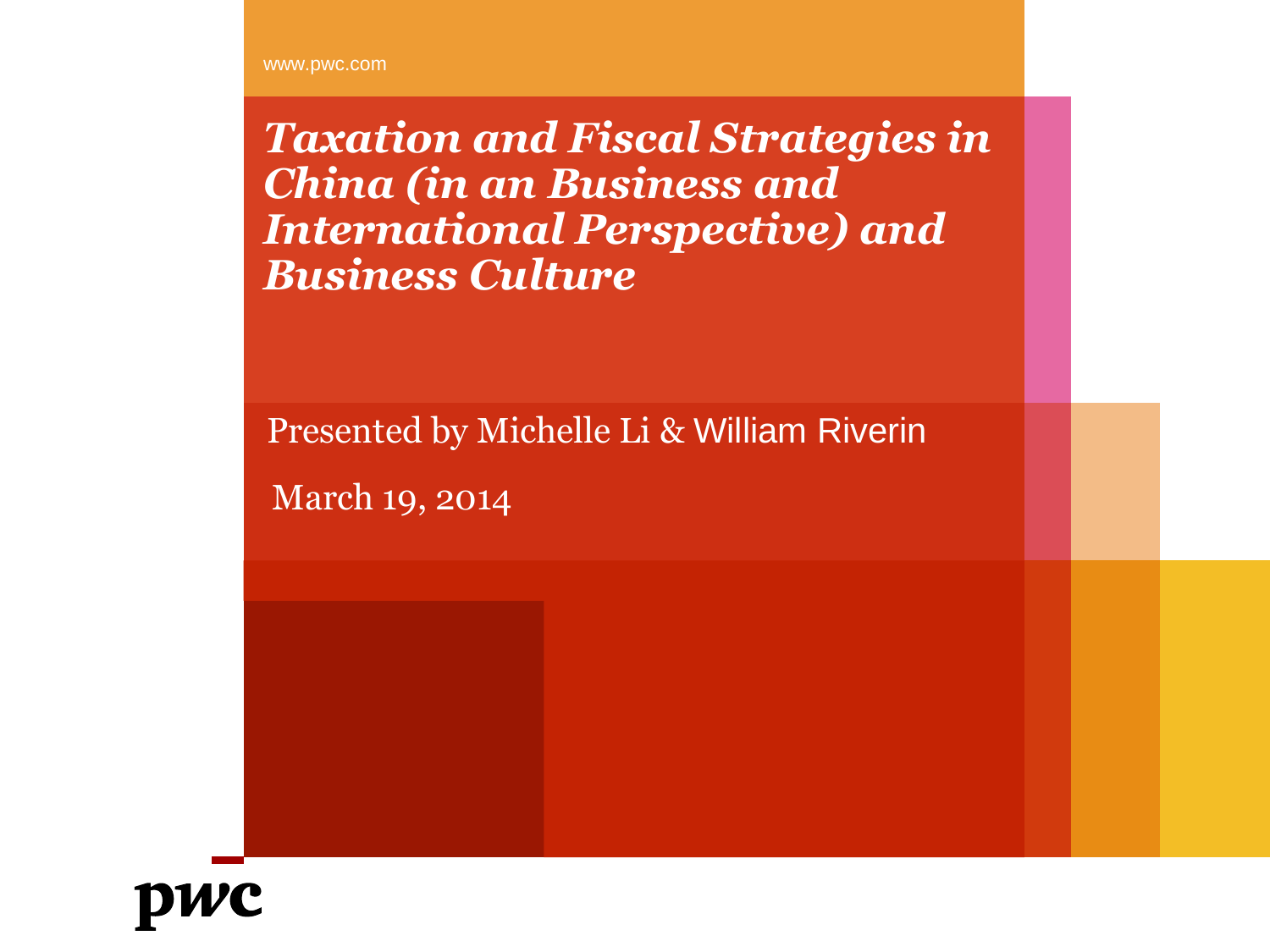# *Agenda*

- 1. An overview of China domestic taxes for consideration, including corporate income taxes, turnover taxes, other tax concepts, and tax administration.
- 2. Some discussions from international tax perspectives:
	- what are typical investment vehicles in China;
	- − what are typical options of operations in China; and
	- how to structure the operation and activities in China for a Canadian corporation.
- 3. Some discussions from business strategy perspectives:
	- new leadership, new agenda for growth, new political environment and landscaping in China;
	- free Trade Zone/ Free Trade Area in Tianjin, Shanghai, and Other Provinces;
	- − coming up with the strategies for the market entry and growth in China;
	- − observation and recommendations government relations regulatory compliance;
	- − observation and recommendations managing risks;
- 4. Quick Tips re: Chinese business culture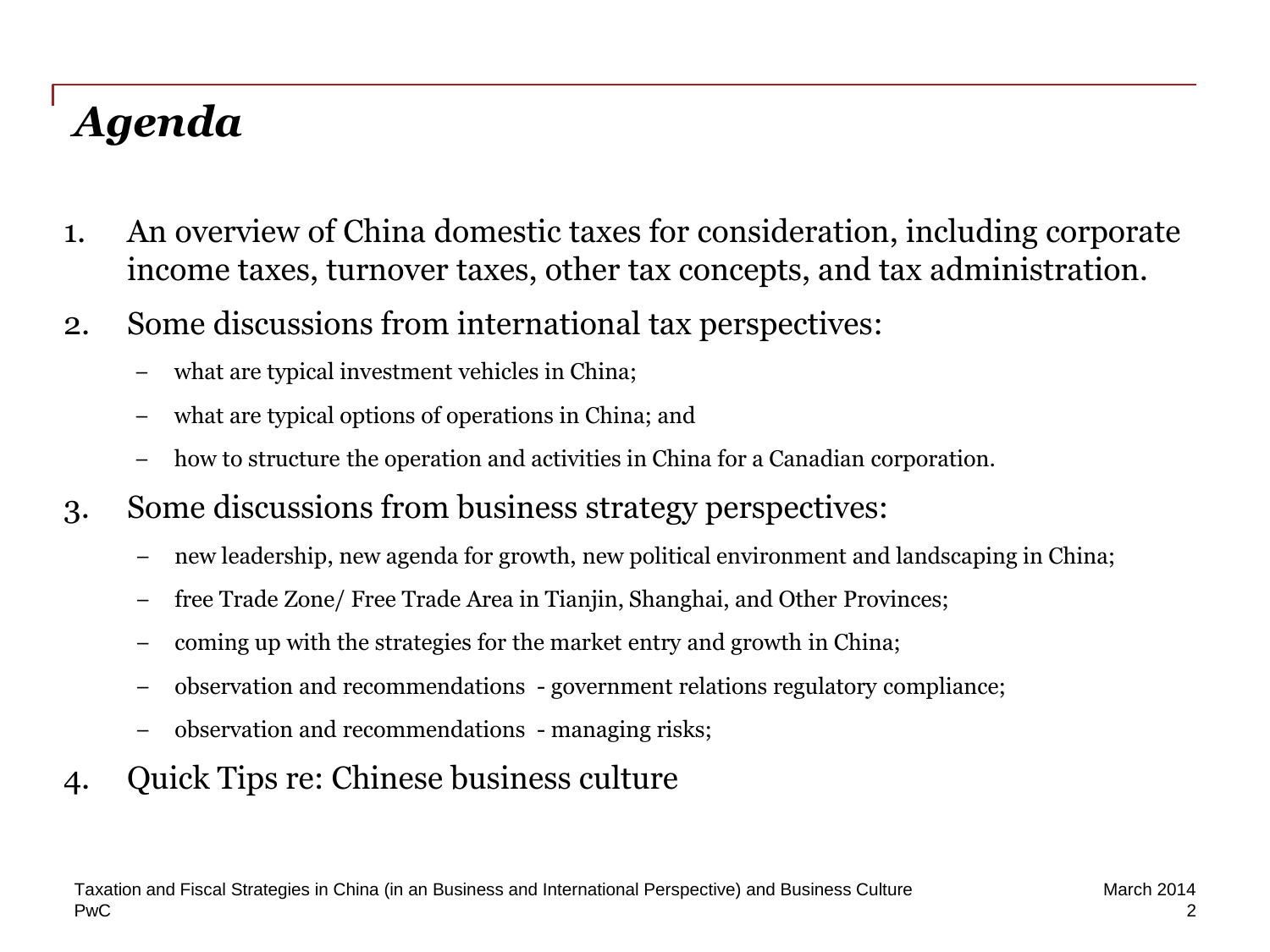## *An Overview of Taxes for Consideration*

The People's Republic of China levies a wide range of taxes as follows:

Income Taxes

- corporate income tax (CIT) including withholding income tax(WHT); and
- individual income tax(IIT).

Turnover Taxes

- value added tax (VAT);
- business tax (BT);
- consumption tax (CT); and
- custom duty (CD).

Property and Behavior Taxes

- real estates tax (RET);
- land appreciation tax (LAT);
- arable land occupation tax (A LOT);
- urban and township land-use tax(UTLUT);
- deed tax(DT);
- stamp duty (SD);
- custom duties(CD); and
- Other type of taxes including motor vehicle acquisition tax, vehicle and vessel tax, resource tax, urban construction and maintenance tax, vessel tonnage tax and tobacco tax.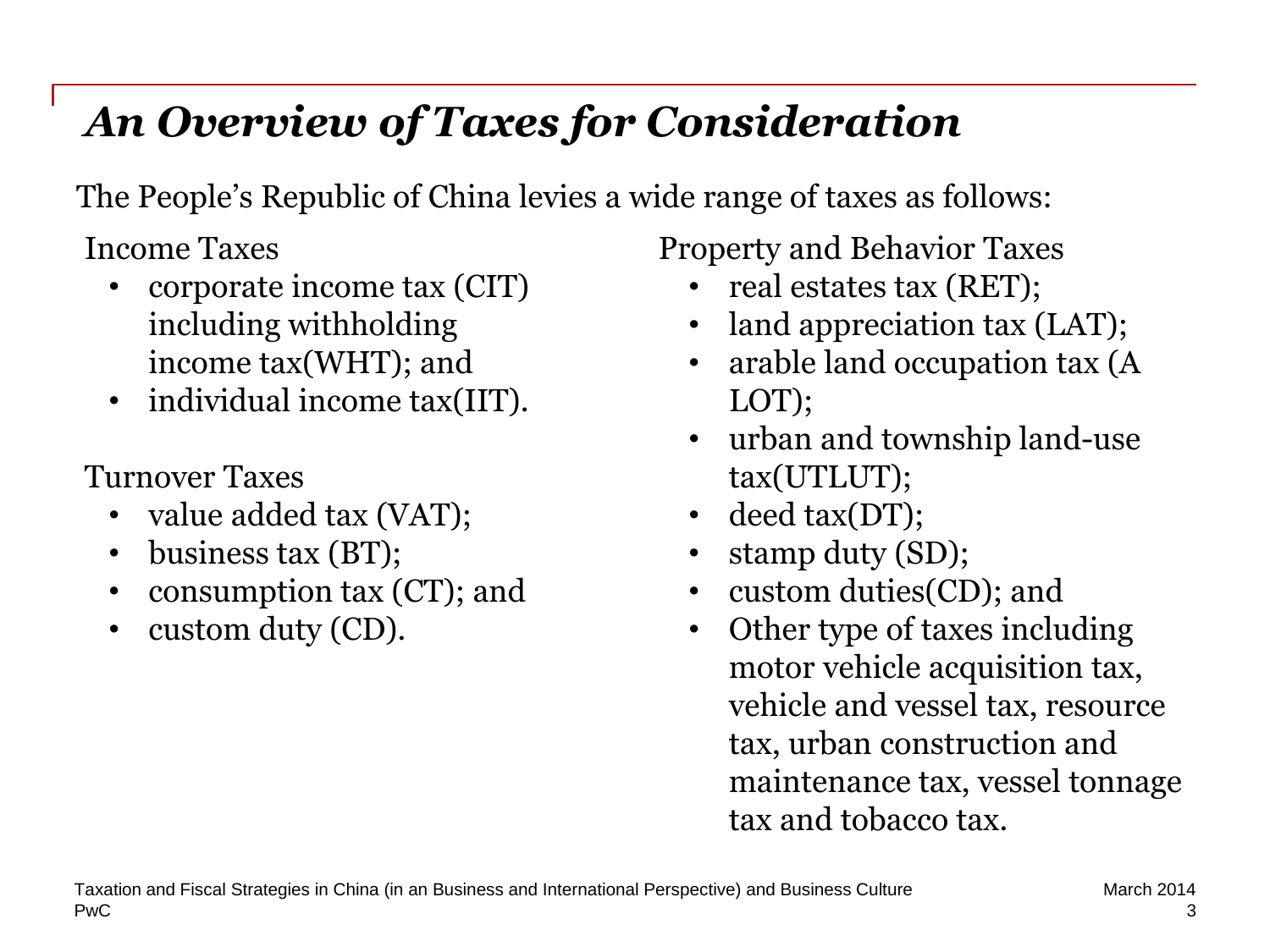# *Corporation Income Taxes (CIT)*

- A tax resident enterprises (TRE) is subject to corporation income tax on their world wide income.
- A non-TRE that has no establishment or place in China is taxed only on its China-source income. A non-TRE with establishment or place in China shall pay CIT on income derived by such establishment or place from sources in China as well as income from outside China which is effectively connected with such establishment and place.
- Standard corporate tax rate in China is 25%, and there is no income tax at provincial and local level.
- A lower income tax rate is available for the certain sectors/industries as follows:
	- − Qualified new/high tech industries that meet the prescribed criteria and be subject to an assessment 15%.
	- − Integrated Circuit (IC) production enterprise with a total investment exceeding RMB 8 billion, or which produce integrated circuit with a line-width of less than 0.25 micrometer - 15%.
	- − Key software production enterprises that meet prescribed criteria and be subject to an assessment 10%.
	- − Qualified technologies-advanced service enterprises in 20 cities such as Beijing, Shanghai, Tianjin, Guangzhou, and Shenzhen, etc.) - 15%. This incentive is only available certain technology-advanced service section members and meet prescribed criteria and be subject to an assessment.
	- − Qualified small and thin-profit enterprises that fulfil certain conditions 20%.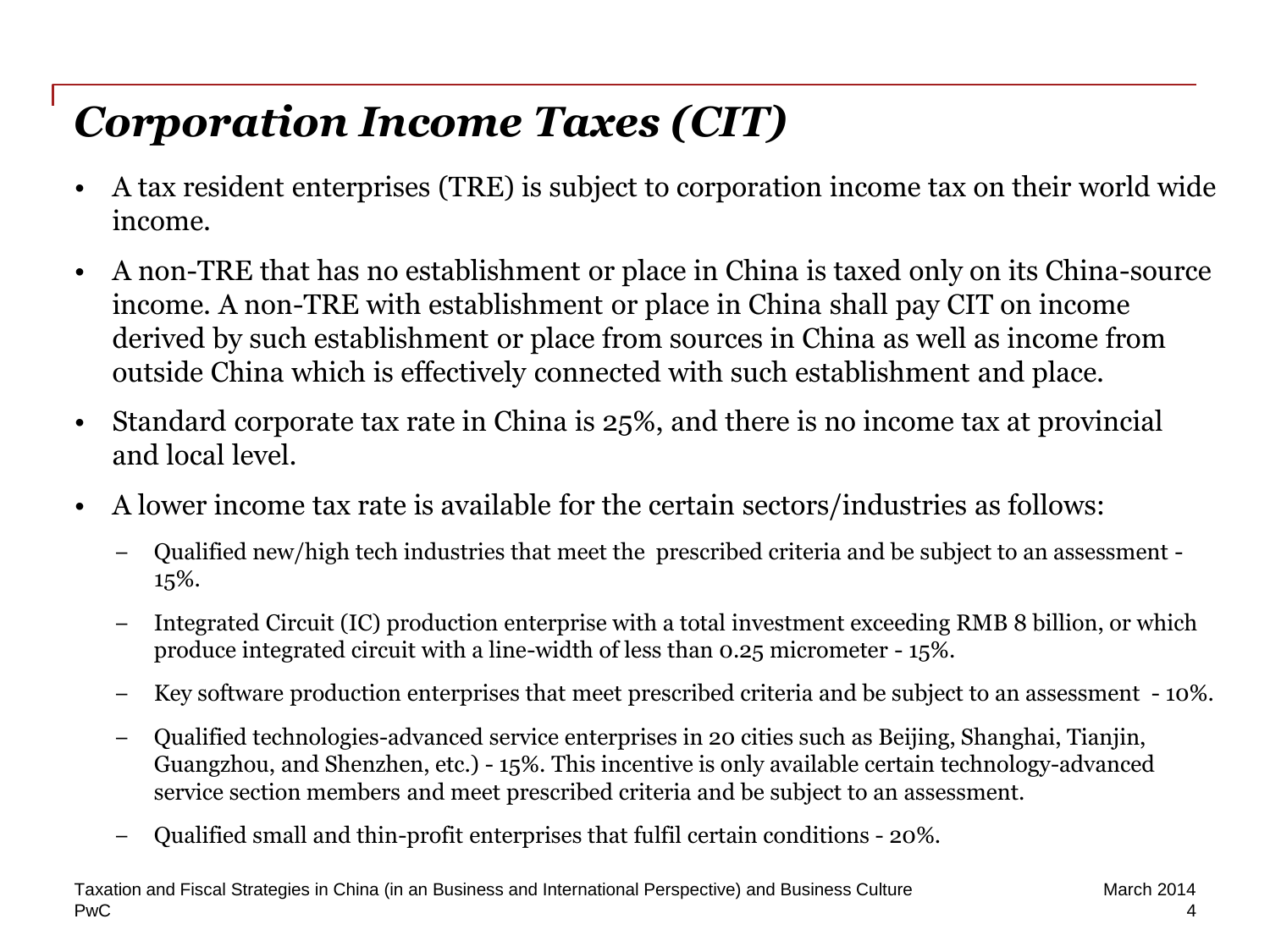# *Turnover Taxes*

#### Value-added tax (VAT)

- Sales and imported goods as well as repair, replacement, and processing services are subject to VAT.
- Standard tax rate: 17% ; Small-scale taxpayer: 3%.
- The sales of necessity goods may be subject to a reduced tax rate of 13%.
- Effectively starting from Jan 1, 2009, the VAT system is a consumption-based VAT system, which means that input VAT on fixed assets is fully recoverable except for situation specified in VAT regulations.
- Exported goods from China may be eligible for a refund that ranges from 0 -17% for the VAT incurred on materials purchase domestically. There is a prescribed formula for determine the amount of refund.

#### Business Tax (BT)

- Imposed on services, transfer of intangible assets and immovable property taken place within China. Starting from 2009, services taken place in China refer to either service providers or service recipients in China; thus, a business rendered outside of China may be subject to business tax in China.
- Business tax rate ranges from 3-5% except for the entertainment industry may be up to 20%.
- Business tax is not recoverable but it is deductible for income tax purposes.

#### Consumption Tax (CT)

- Imposed on 14 categories such as cigarette, alcoholic beverage and certain luxurious and unfriendly items.
- Computed on sales amounts or sale s volumes.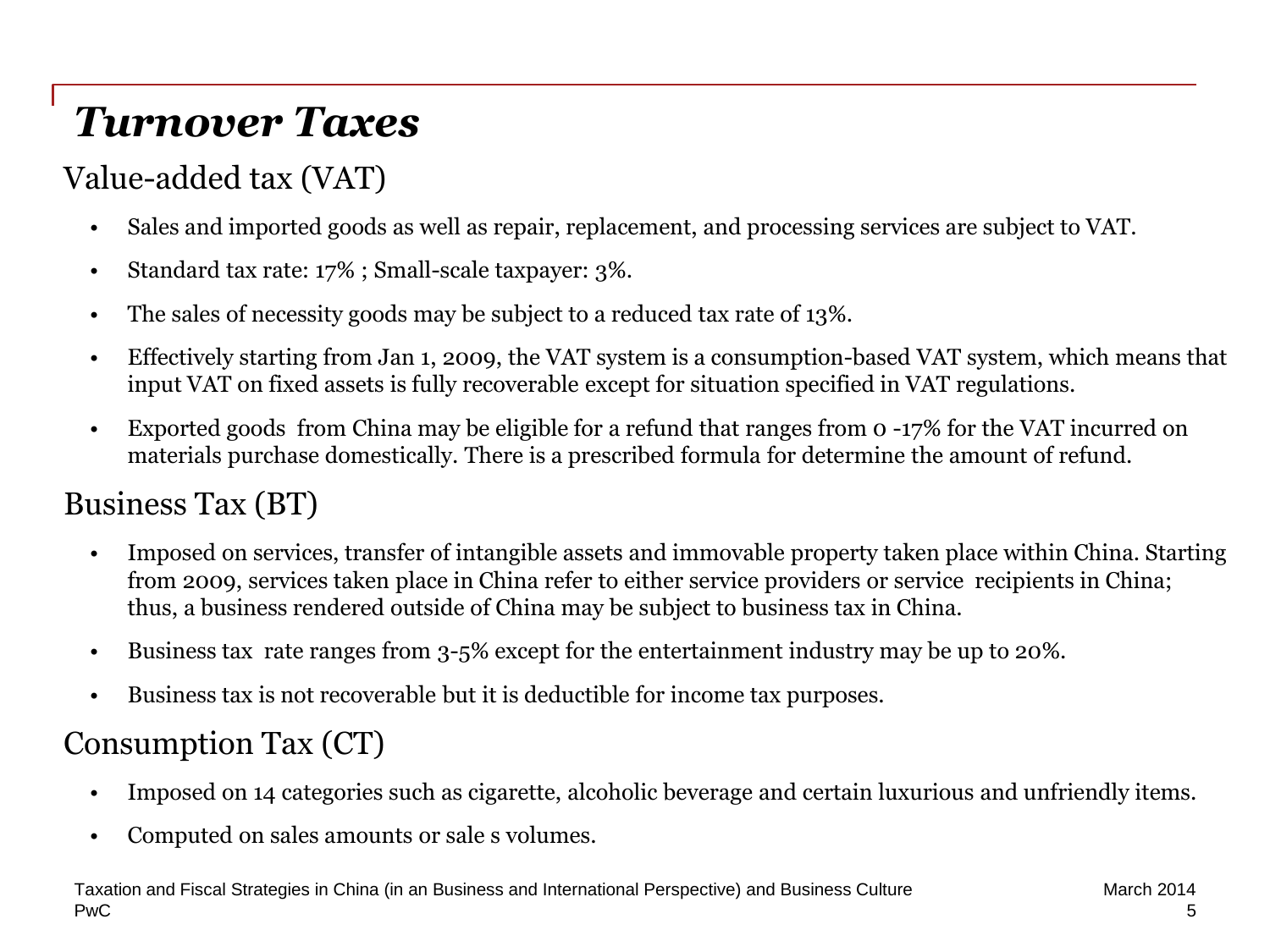# *Other Tax Concepts For Consideration*

- Branch Income
	- $\checkmark$  A branch of a non-TRE in China is taxed at branch level. If more than one branch, can elect to file their taxes at the main office in China on a consolidated basis. No further tax upon remittance of branch profits.
- Group taxation
	- $\checkmark$  Not permitted under CIT law unless otherwise prescribed by the State Council.
- Transfer price regime
- Thin-capitalization rules
	- $\checkmark$  Interest arising from excessive related party loans could be disallowed. The safe harbor debt to equity ratio for enterprises in the financial industries (5:1) and other type of industries (2:1). If sufficient evidence to show that the financing arrangement is at arm's length, these interests may be deductible.
- Controlled foreign corporation (CFC) rules
	- $\checkmark$  Undistributed profits of CFCs located in low-tax jurisdictions with an effective tax rate of less than 12% may be taxed as a deemed distribution.
- Tax incentives, investment tax credit, and other incentives
	- $\checkmark$  Predominant-industry oriented, limited geography-based tax policy. Exemption or reduction for agriculture, forestry, animal-husbandry, and fishery products. Tax holidays for specified basic infrastructure projects, environmental protection/energy water conservative projects, qualified new/high tech enterprises, newly established software production enterprises, integrated circuits design enterprises, and qualified energy-saving enterprises.
- Withholding taxes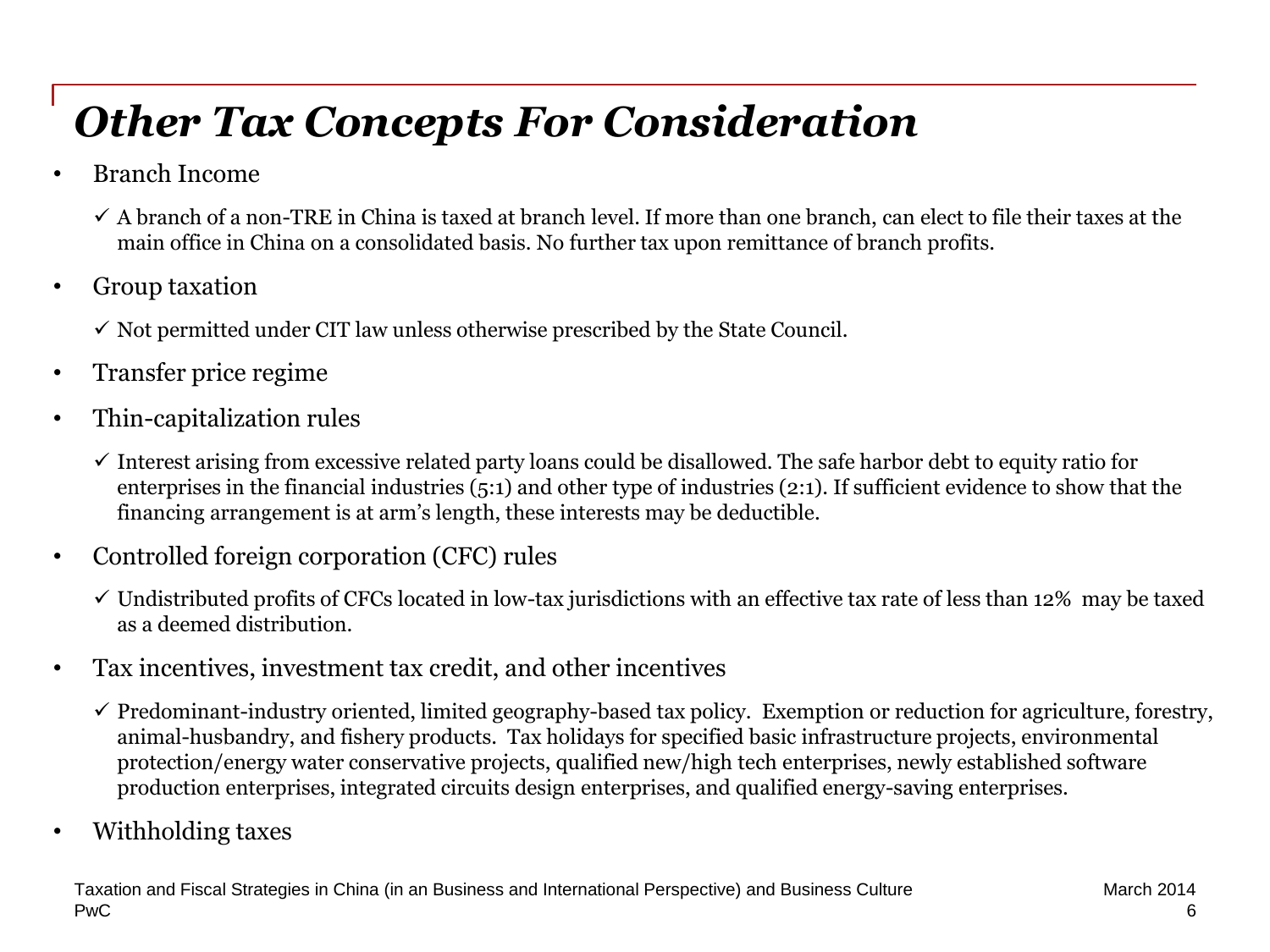# *Tax Administration*

- Annual return
- Payments of taxes
- Audit Circle
- Statute of limitation
- Recent focus of Chinese tax authorities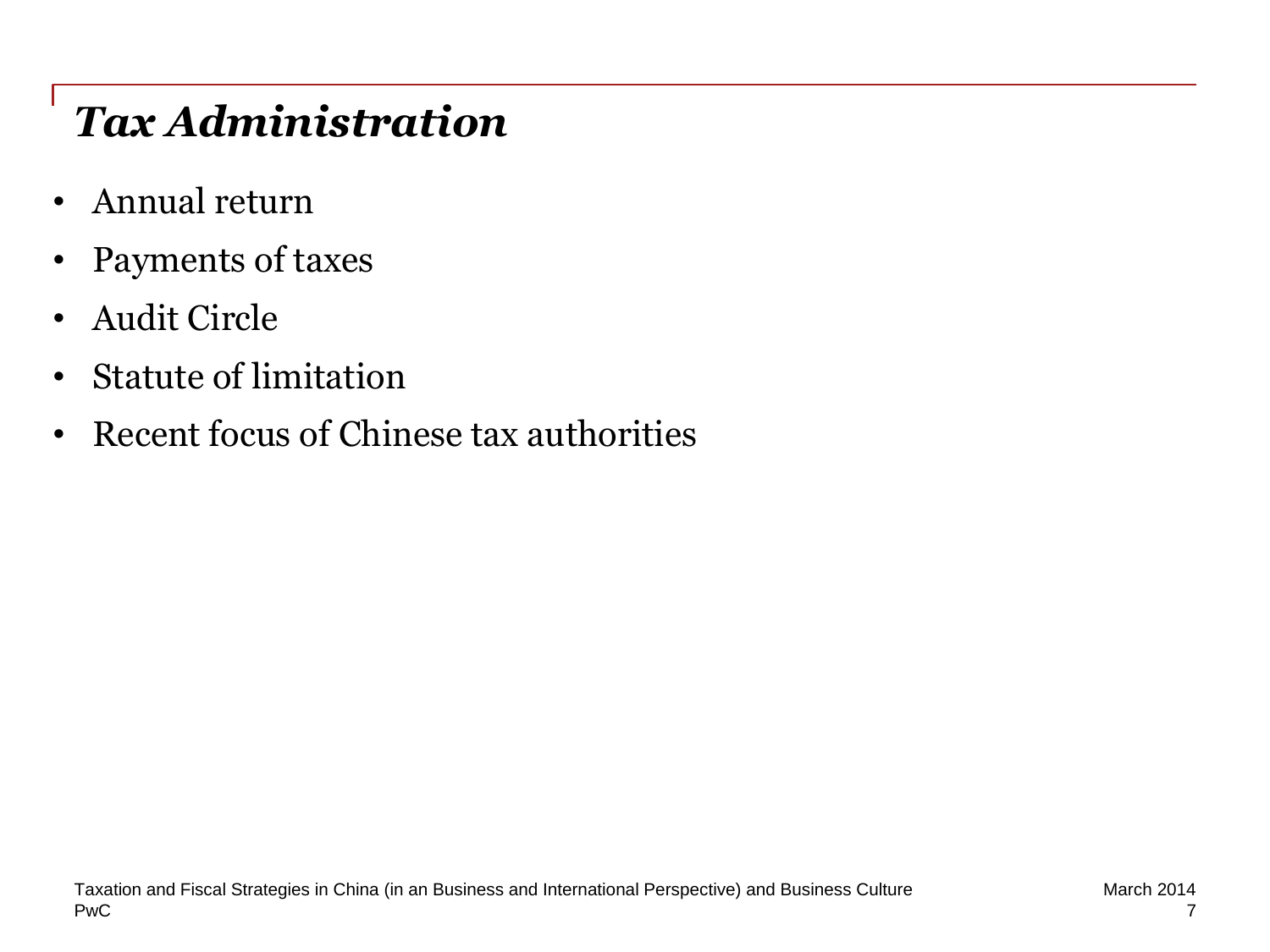# *Typical Investment Vehicles*

- Foreign companies, enterprises or individuals may subject to the approval from Ministry of Commerce or other relevant ministries in order to establish business in China by using the following investment vehicles:
	- nepresentative offices;
	- wholly foreign owned enterprises (WFOE);
	- foreign invested commercial enterprises (FICE); and
	- − Joint Ventures (JV).
- Certain bank, institutions, and insurance companies may subject to approval to set up branch in China. Starting from March 1, 2010, foreign investor are allowed to establish foreign invested partnership in China.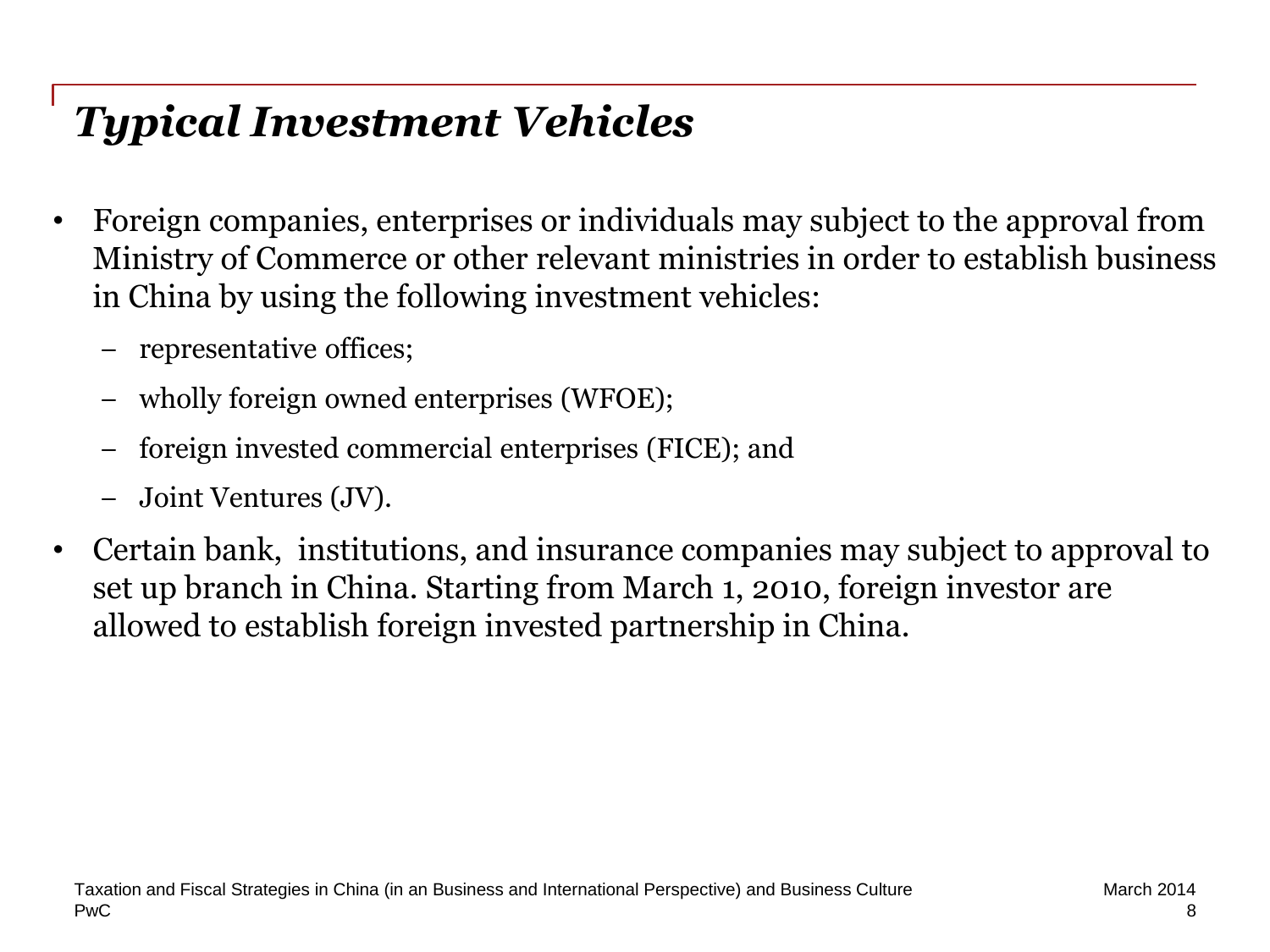## *How to structure the operation and activities in China for a Canadian corporation*

General rules:

A Canadian corporation that expects to operate a business in a foreign country should determine if its activities should be carried on through a foreign branch operation ("Foreign Branch") or by incorporating a foreign subsidiary corporation ("Foreign Corporation") in the foreign country:

Advantage and disadvantage to carries on in a foreign country through a Foreign Branch or through a Foreign Corporation should be identified in order to take the best business decision.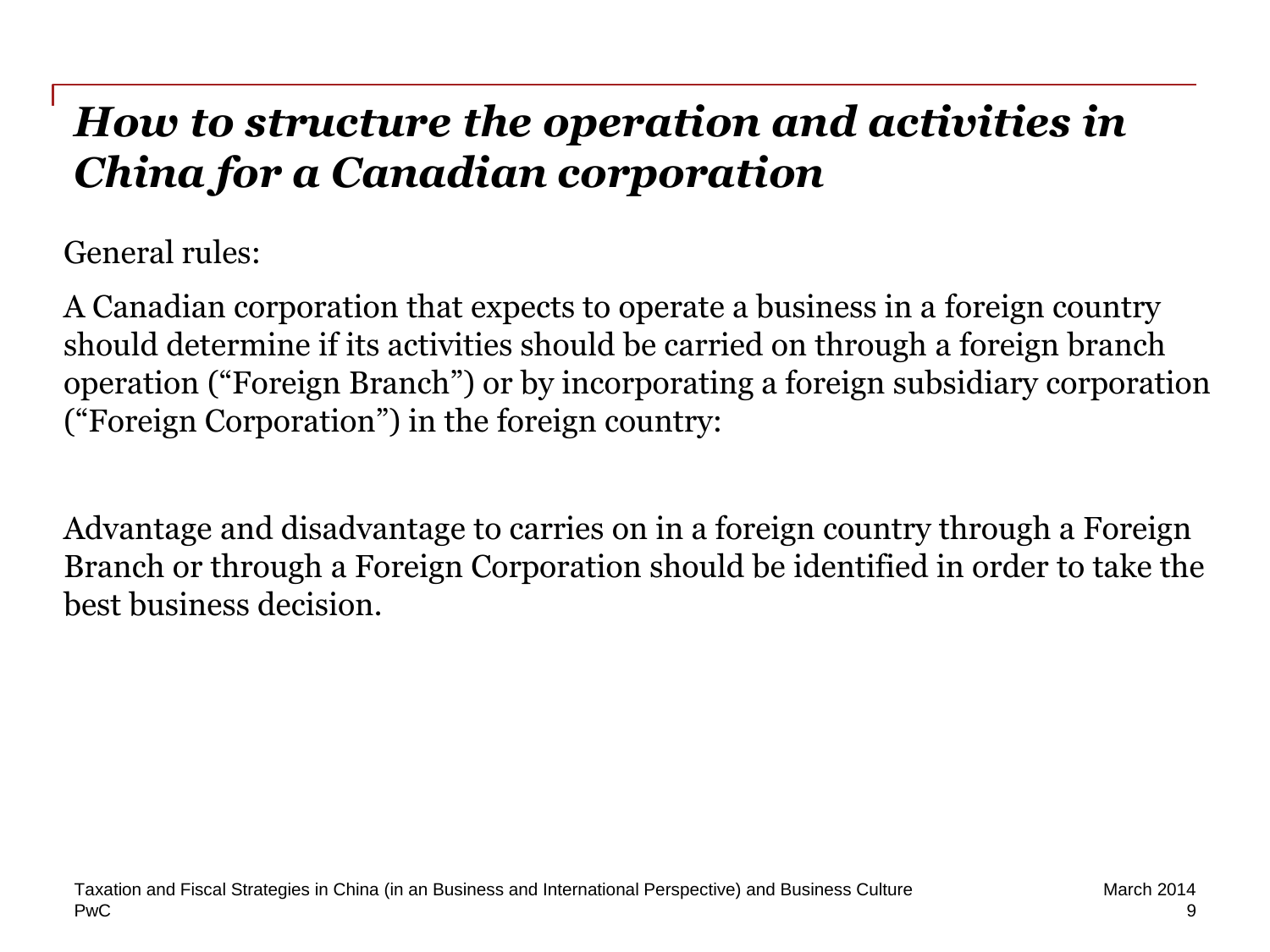# *Advantages of a Foreign Corporation*

- Desirable to operate a profitable operation in a low tax jurisdiction through a Foreign Corporation;
- Repatriation of profit should be exempt of tax in Canada if certain conditions are respected;
- The sale of shares of a Foreign Corporation may be exempt from foreign tax pursuant to a tax treaty with Canada if the value of the shares is not principally derived from real property in the foreign country;
- Foreign Corporation can provide limited liability to the Canadian corporate shareholder;
- May be viewed as the more acceptable business vehicle in some countries; and
- The financial information to provide to the foreign jurisdiction would be limited to the Foreign Corporation.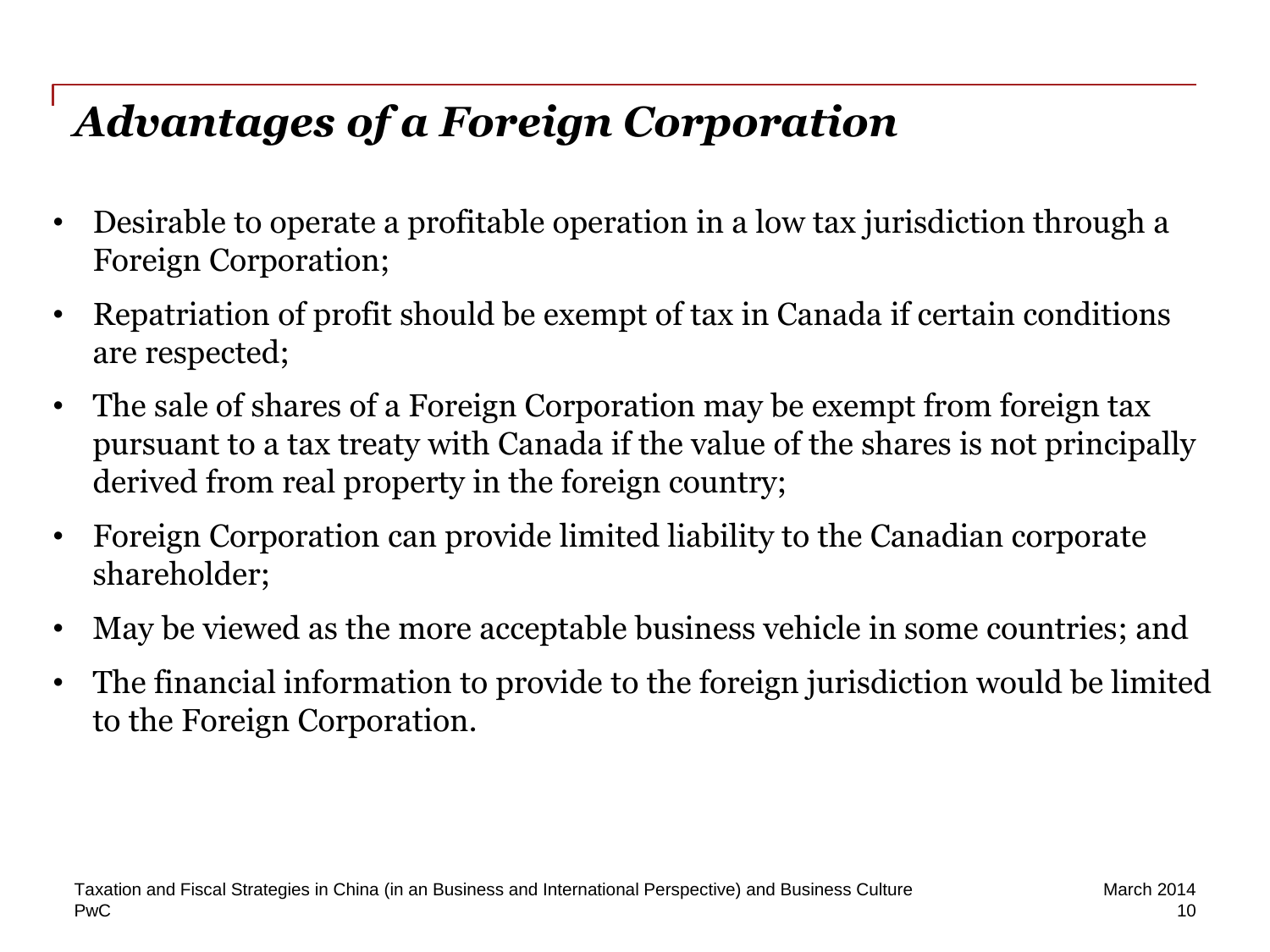## *Disadvantages of a Foreign Corporation*

- Not possible to use the operating losses of the Foreign Corporation against Canadian domestic income of the parent corporation; and
- Might be subject to foreign withholding tax on payments of dividend. Withholding tax rate might be reduced pursuant a tax treaty with Canada.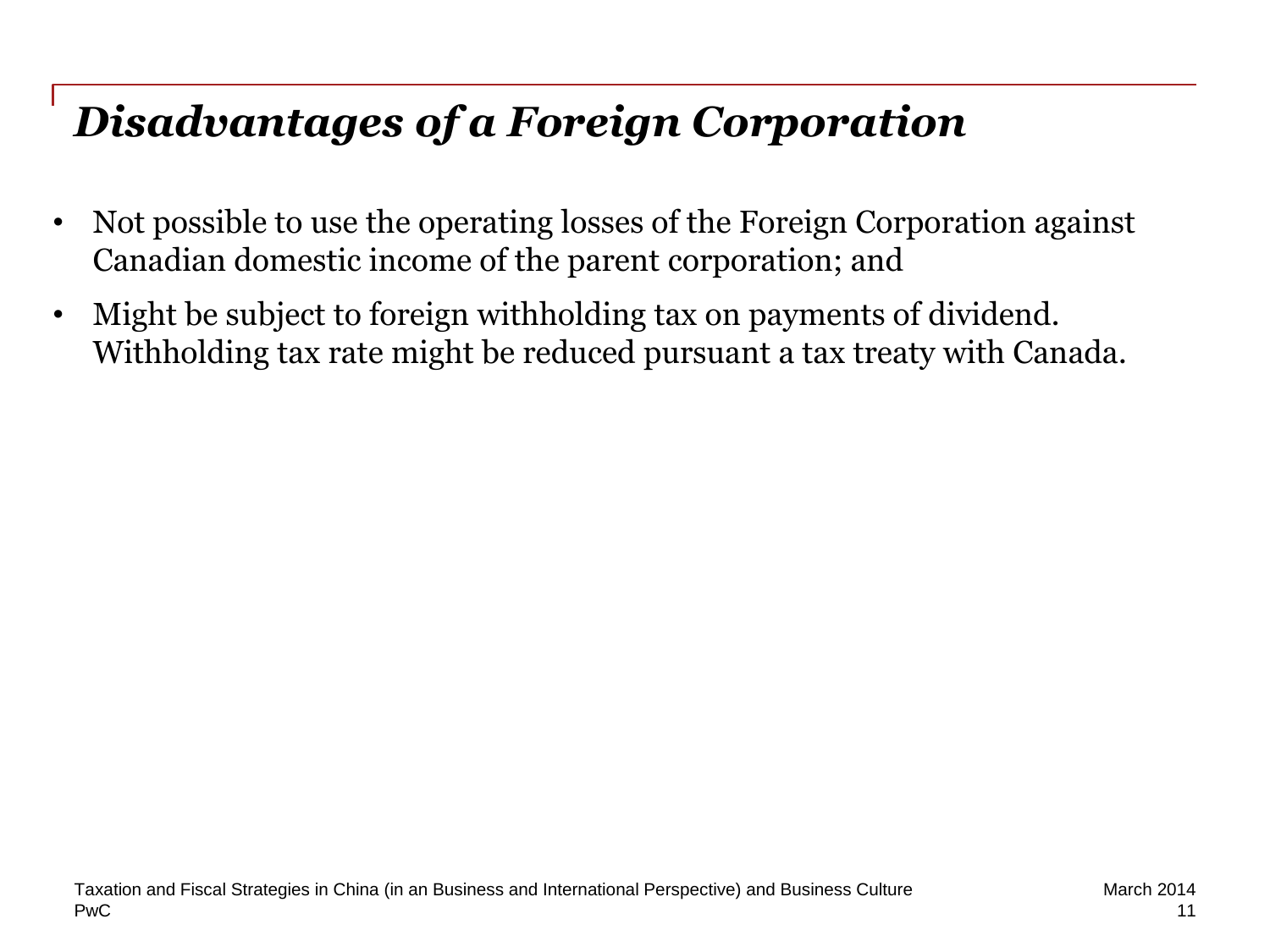# *Advantages of a Foreign Branch:*

- If losses are anticipated in a start-up period, operating losses can be used against Canadian domestic income of the parent corporation;
- Branch remittances are not applicable to payments of dividend and hence would not be subject to withholding tax by the foreign jurisdiction. However, some foreign jurisdictions will impose a branch tax on profits not reinvested in the business of the branch in the foreign jurisdiction; and
- If a foreign jurisdiction does not impose branch tax, it may be advantageous to operate through a branch rather than a foreign subsidiary as the overall foreign tax burden will be lower.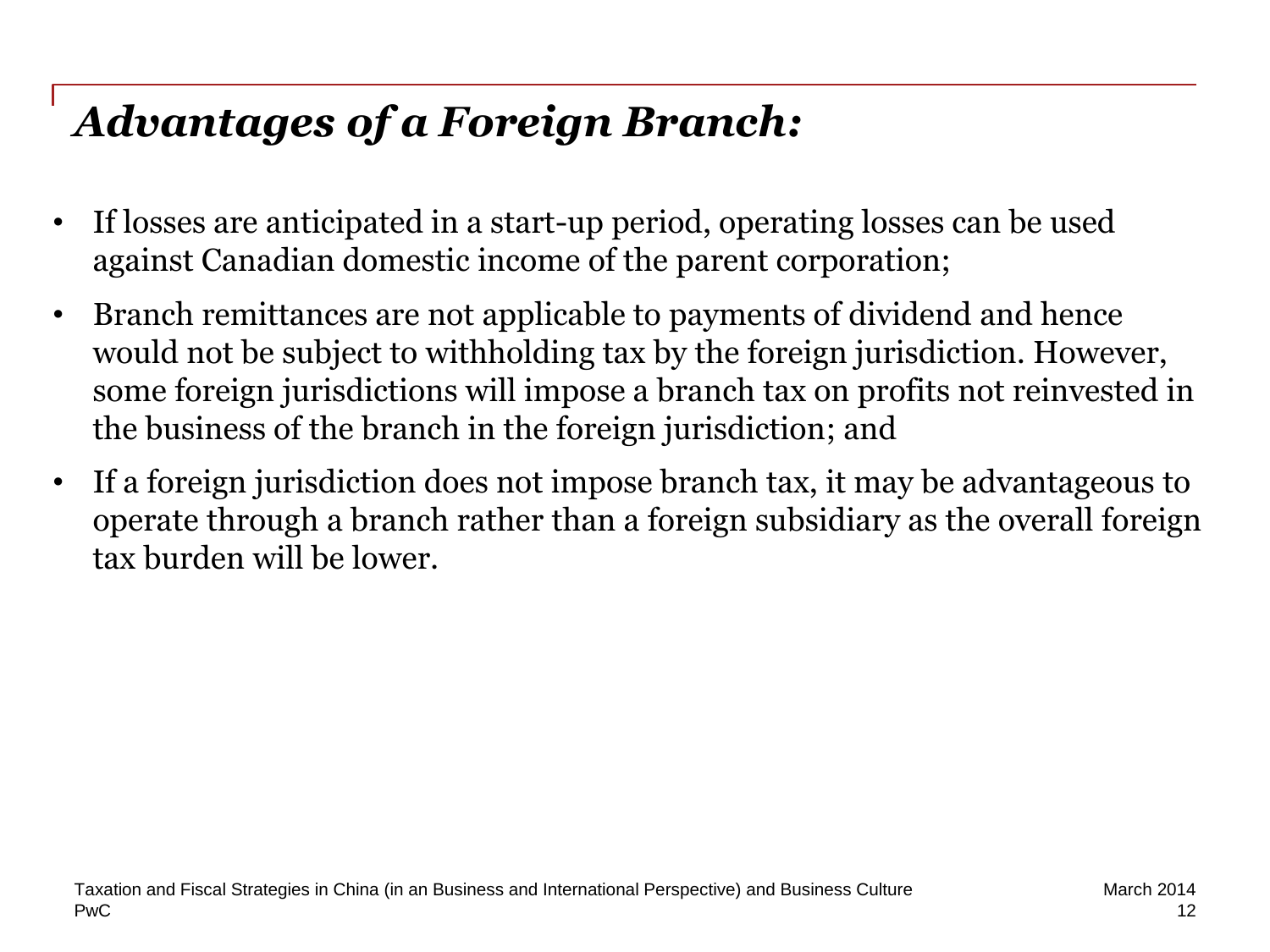# *Disadvantages of a Foreign Branch:*

- Foreign business income earned by a Canadian corporation through a Foreign Branch is subject to Canadian income tax at normal business tax. A foreign tax credit is provided for the purpose of minimizing double taxation of the branch tax. Hence, if the foreign tax rate is lower than the Canadian tax rate, the favourable tax advantage is lost;
- If the foreign operation becomes profitable, there is no possibility to subsequently incorporate the Foreign Branch on a tax-free rollover basis from a Canadian perspective;
- It is undesirable to operate a profitable Foreign Branch operation in a low tax jurisdiction as business profits will be subject to the higher Canadian tax rate regardless of whether such profits are distributed to Canada (i.e., no possibility to defer Canadian taxation on income until repatriation);
- The ultimate sale of the Foreign Branch's assets will be subject to the foreign country's tax. In contrast, a sale of the shares of a Foreign Corporation may be exempt from foreign tax pursuant to tax treaty provisions; and
- Foreign Branch should file an income tax return with the foreign jurisdiction, which includes information about the parent corporation, such as accounts' and directors' names. Usually this information is requested by the foreign jurisdiction to determine the business profit reasonably allocated to the Foreign Branch.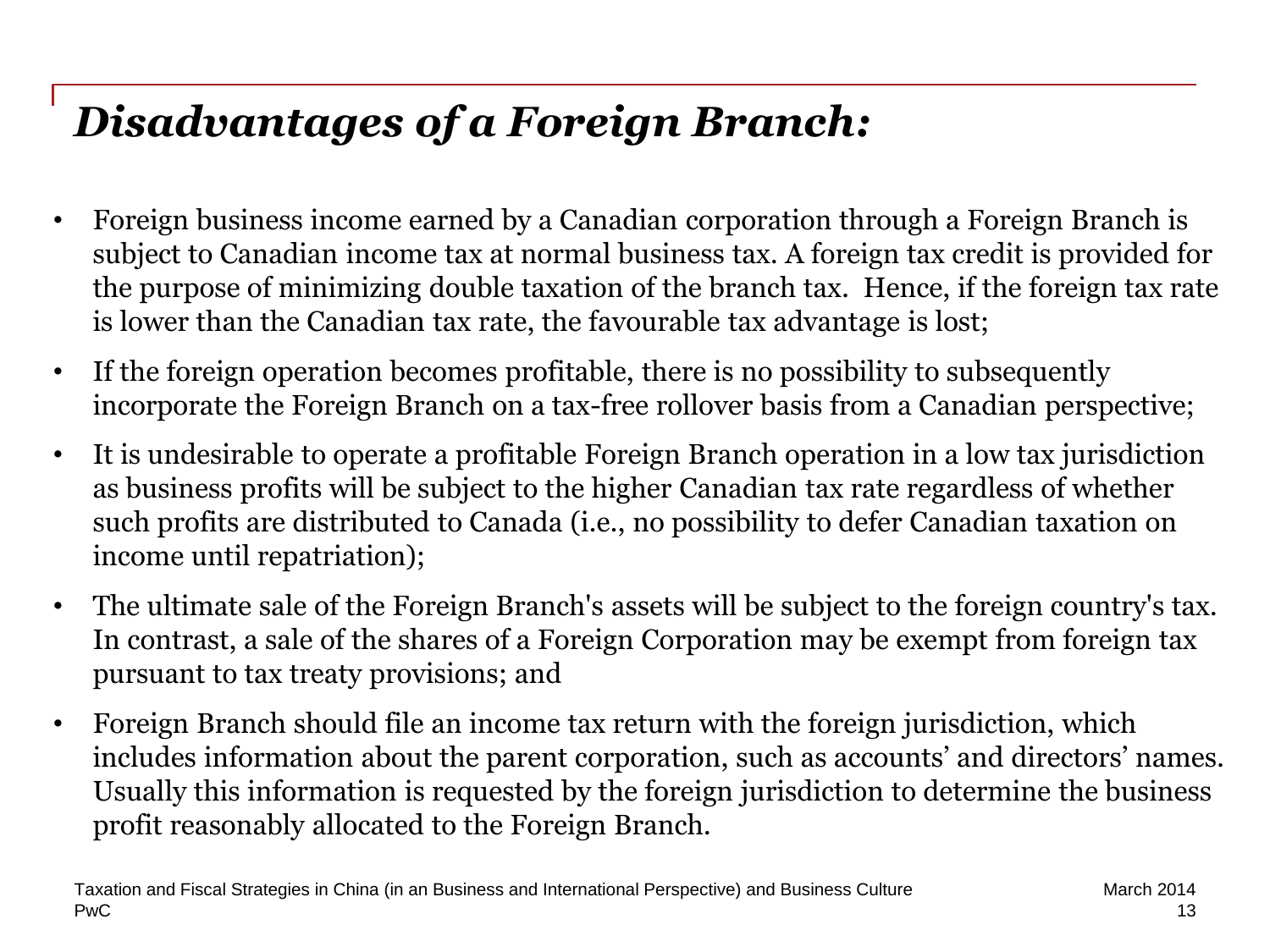# *Investment in China through HK*

Key objectives of a tax-efficient financing structure:

- Facilitate efficient funding to China, and repatriation of profits back to Canada;
- Reduce taxable income in China otherwise subject to Chinese income tax;
- Reduce global effective tax rate; and
- Minimize withholding taxes on cross-border payments.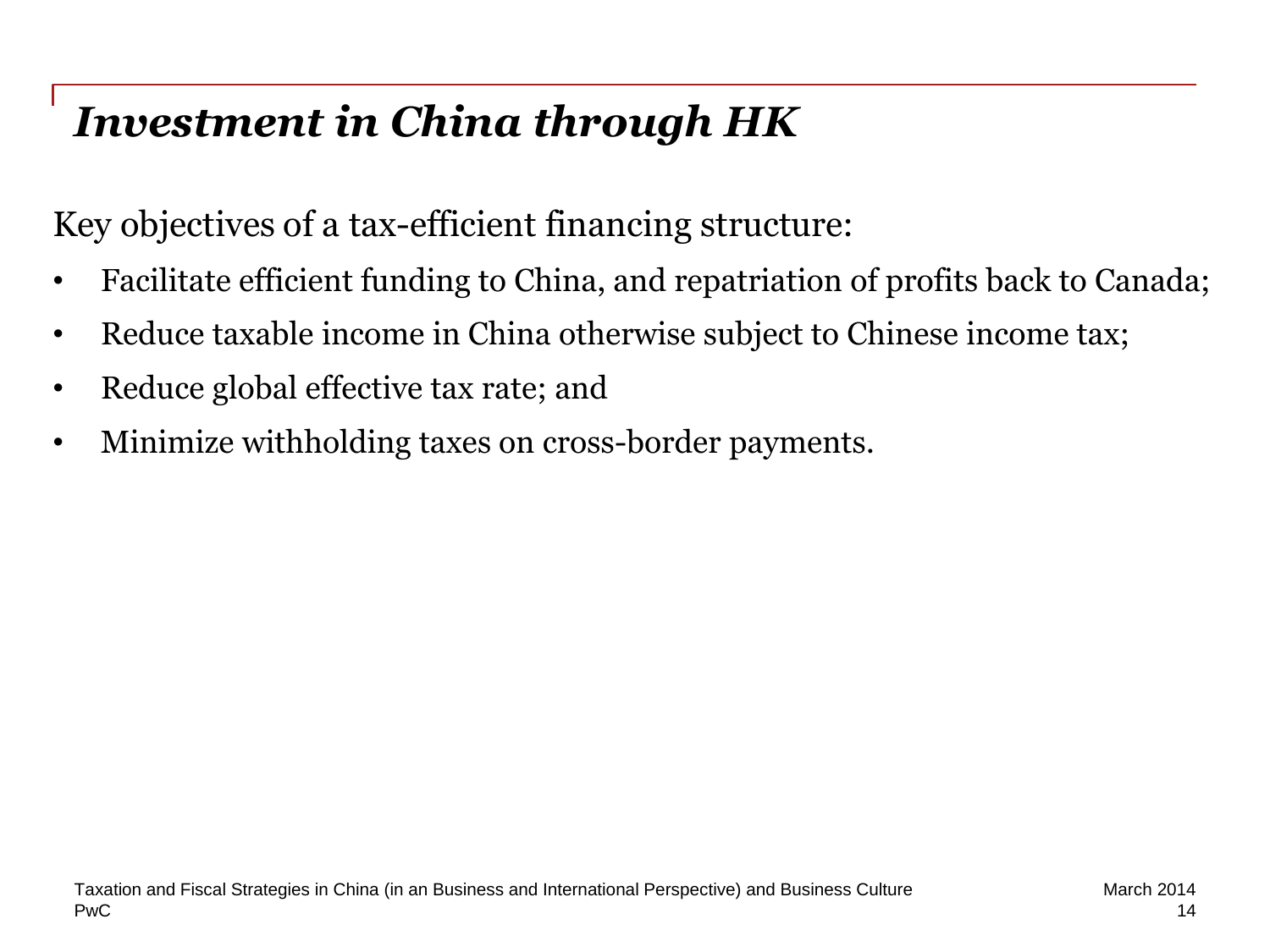#### *Investment in China through HK (cont'd)*

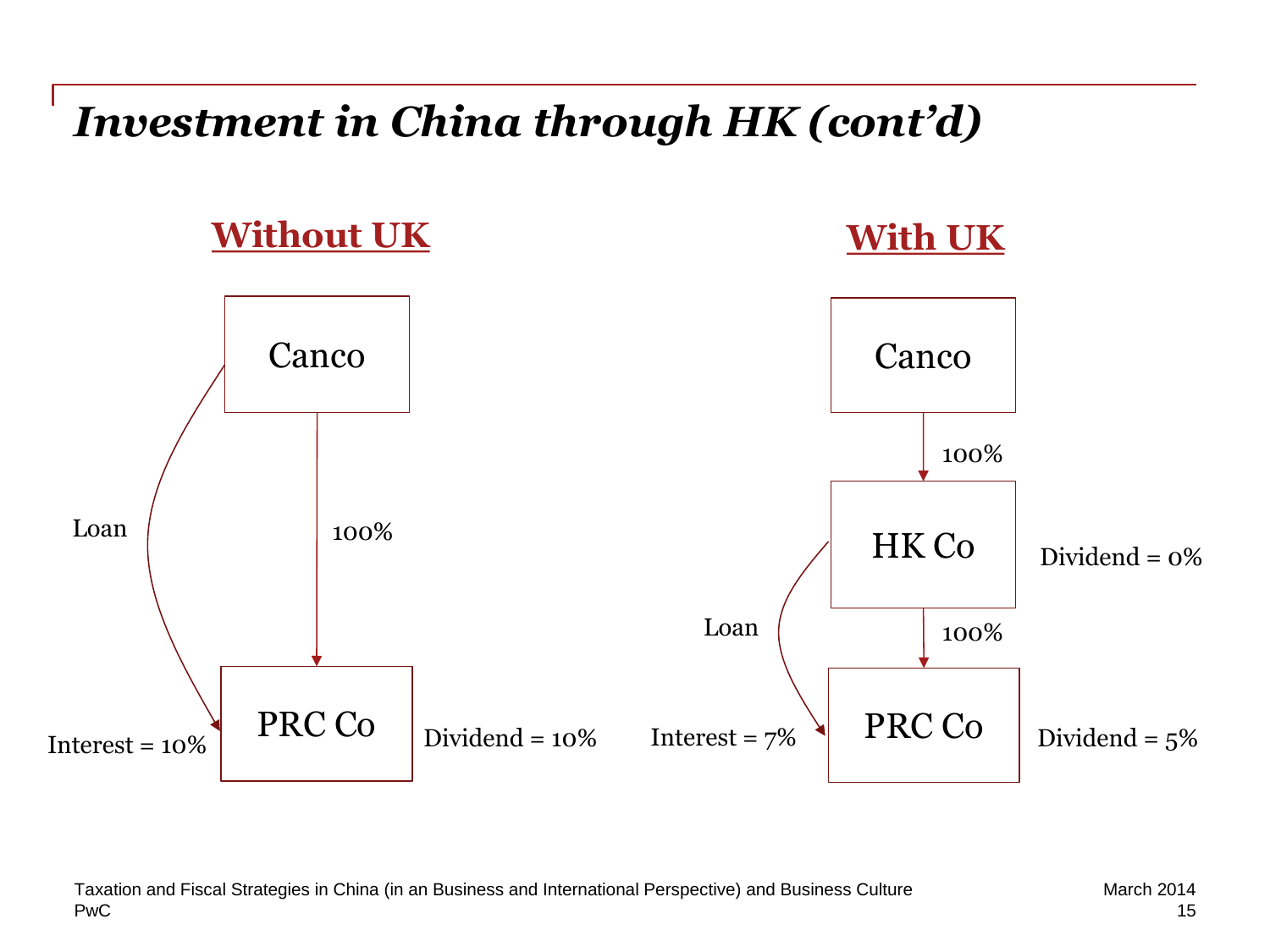## *Update on Canada-China Tax Treaty*

|                                               | China-Canada<br><b>(Current Treaty)</b>                                   | <b>Hong Kong-Canada</b><br>(New Treaty)                                                                        |
|-----------------------------------------------|---------------------------------------------------------------------------|----------------------------------------------------------------------------------------------------------------|
| Limitation of benefits                        | <b>None</b>                                                               | Yes – on interest, dividends<br>and royalties                                                                  |
| Dividends: lowest rate<br>of withholding      | $10\%$                                                                    | 5%                                                                                                             |
| Access to low rate of<br>dividend withholding | Beneficial owner must own<br>$\ge$ =10% of votes of the dividend<br>payer | Beneficial owner must control<br>$\frac{divectly/indirectly}{\sqrt{2}}$ =10% of<br>votes of the dividend payer |
| Interest on arm's<br>length debt              | Not subject to withholding tax                                            | Not subject to withholding tax                                                                                 |
| <b>Branch Tax</b>                             | 10%                                                                       | 5%                                                                                                             |
| <b>Branch Tax</b><br><b>Exemption</b>         | On first \$500,000 of branch<br>profits                                   | <b>None</b>                                                                                                    |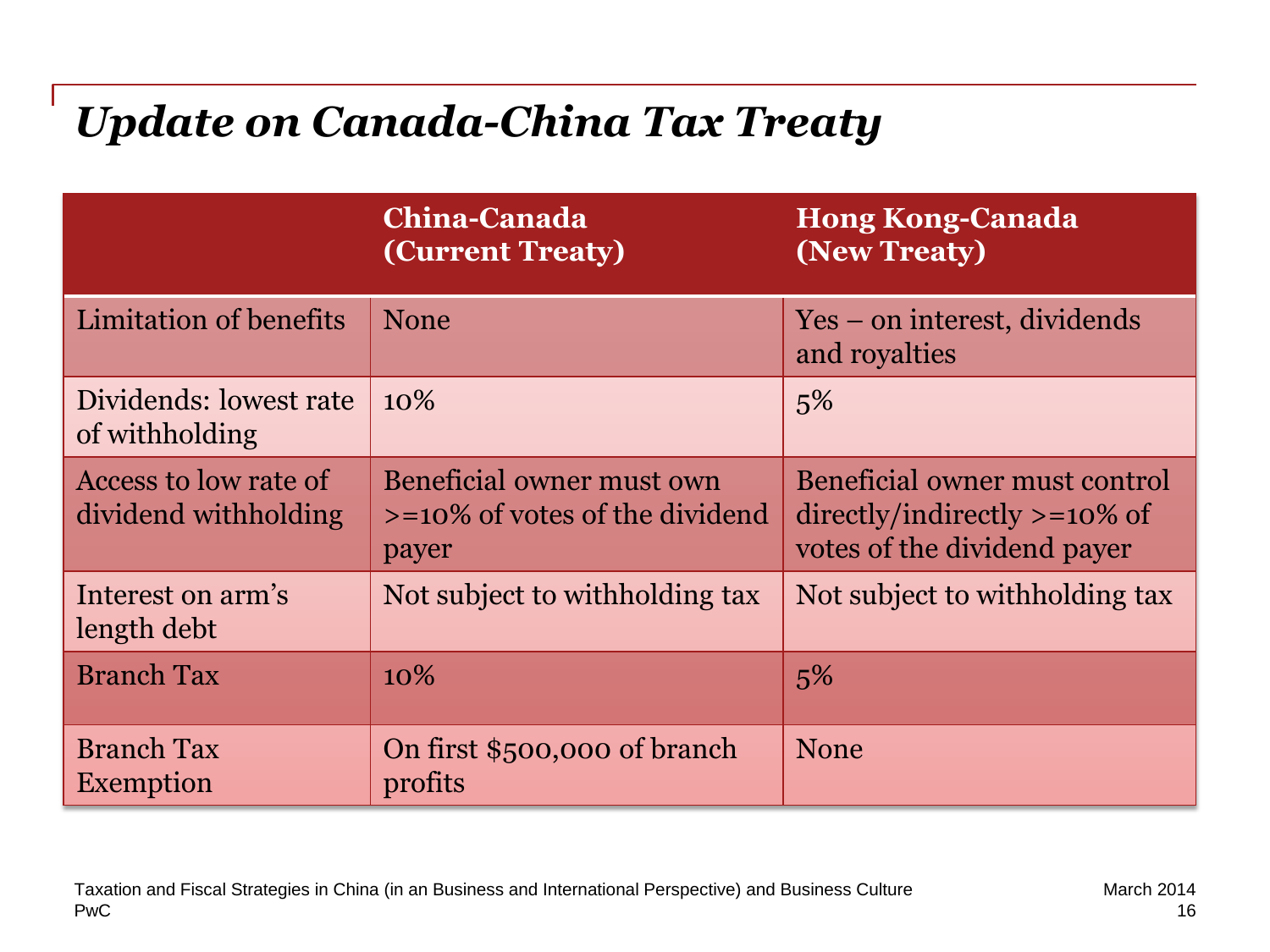## *New Leadership, New Agenda for Growth, New Political Environment and Landscaping*

- New elected "fifth generations" leadership by 18th National Congress of Community Country of China:
	- − Mr. Xi, Dr. degree of Law; and
	- − Mr. Li, Dr. degree of Economics.
- Three key themes stands out:
	- − Restructuring the economy;
	- Boosting the domestic demand; and
	- − Spurring green growth.
- Investor should focus on growing domestic market and rising income as well as the green projects and move the labor-intensive industries toward central and west part of the Country.
- In term of China future investment priorities, the government will provide greater direction, more clarity on investment, and more incentives to invest in key industries: advance manufacturing, high-and new-technologies industries; energy-saving and environmental protections, modern services and inland province.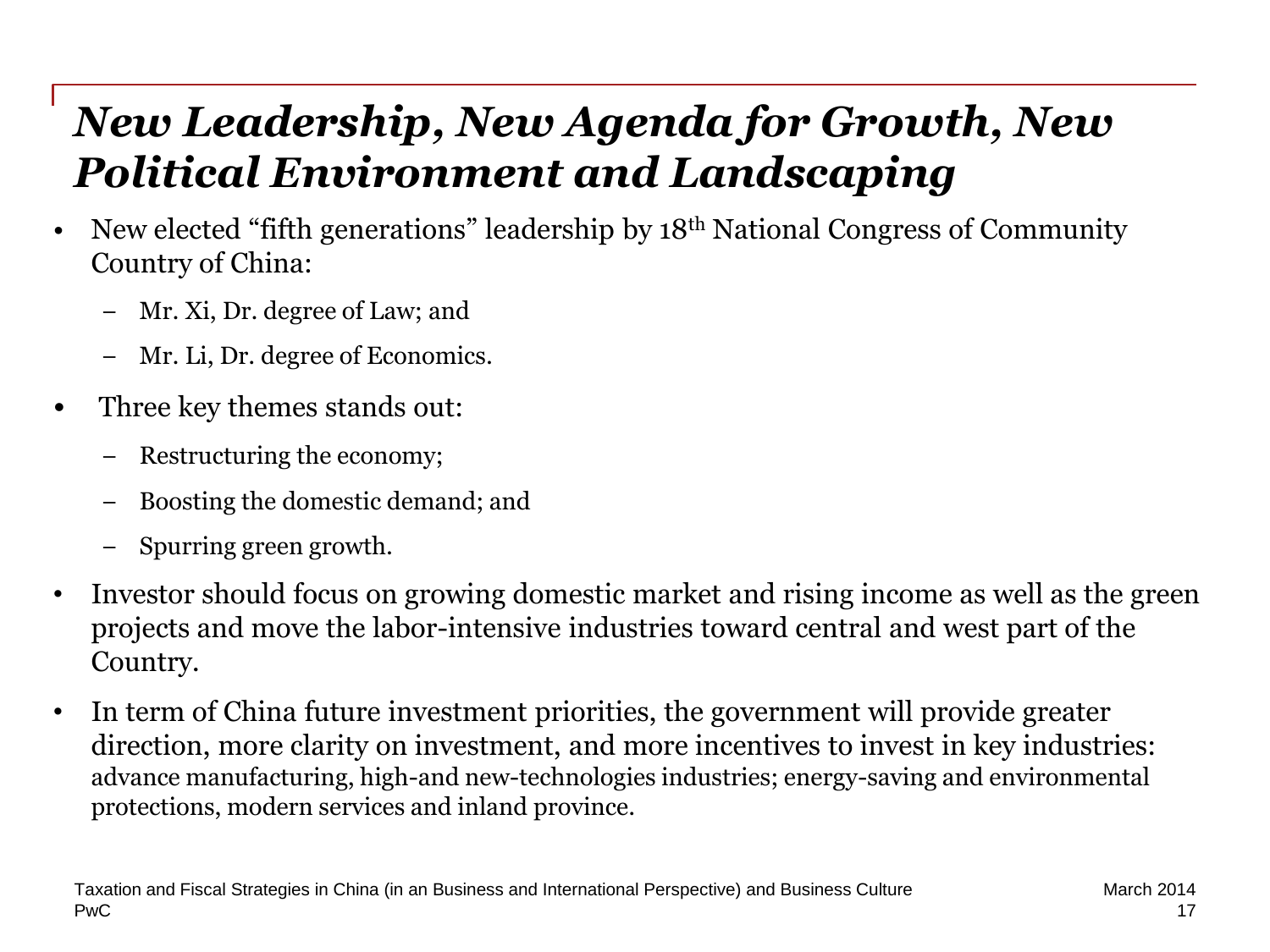## *Free Trade Zone/ Free Trade Area in Tianjin, Shanghai, and Other Provinces*

- Shanghai free-trade zone was launched in Shanghai, China on September 29, 2013. The zone covers an area of 29 km2, integrating four existing bonded zones — Waigaoqiao Free Trade Zone, Waigaoqiao Free Trade Logistics Park, Yangshan Free Trade Port Area and Pudong Airport Comprehensive Free Trade Zone. It is seen as a testing ground for a number of economic new reforms.
- Tianjin Dongjiang Free Trade Port Zone was established on August 31st, 2006 by approval of the State Council.
- 10+ Free Trade Zones/Free Trade Area have been approved by State of Council in China.

Purposes of Free Trade Zone/Free Trade Area

- Explore new trade and investment model.
- Boost and open up service industry.
- Facilitate currency exchange liberalization for investment and trade.
- Form an efficient and investor-friendly regulatory environments for business operation in China.
- Upgrade and streamline the custom supervision framework , improve the operational efficiency for the logistics companies operating in the FTZ, and therefore reduce the warehousing and logistic costs and enable the company to offer their customers optimized logistic solutions.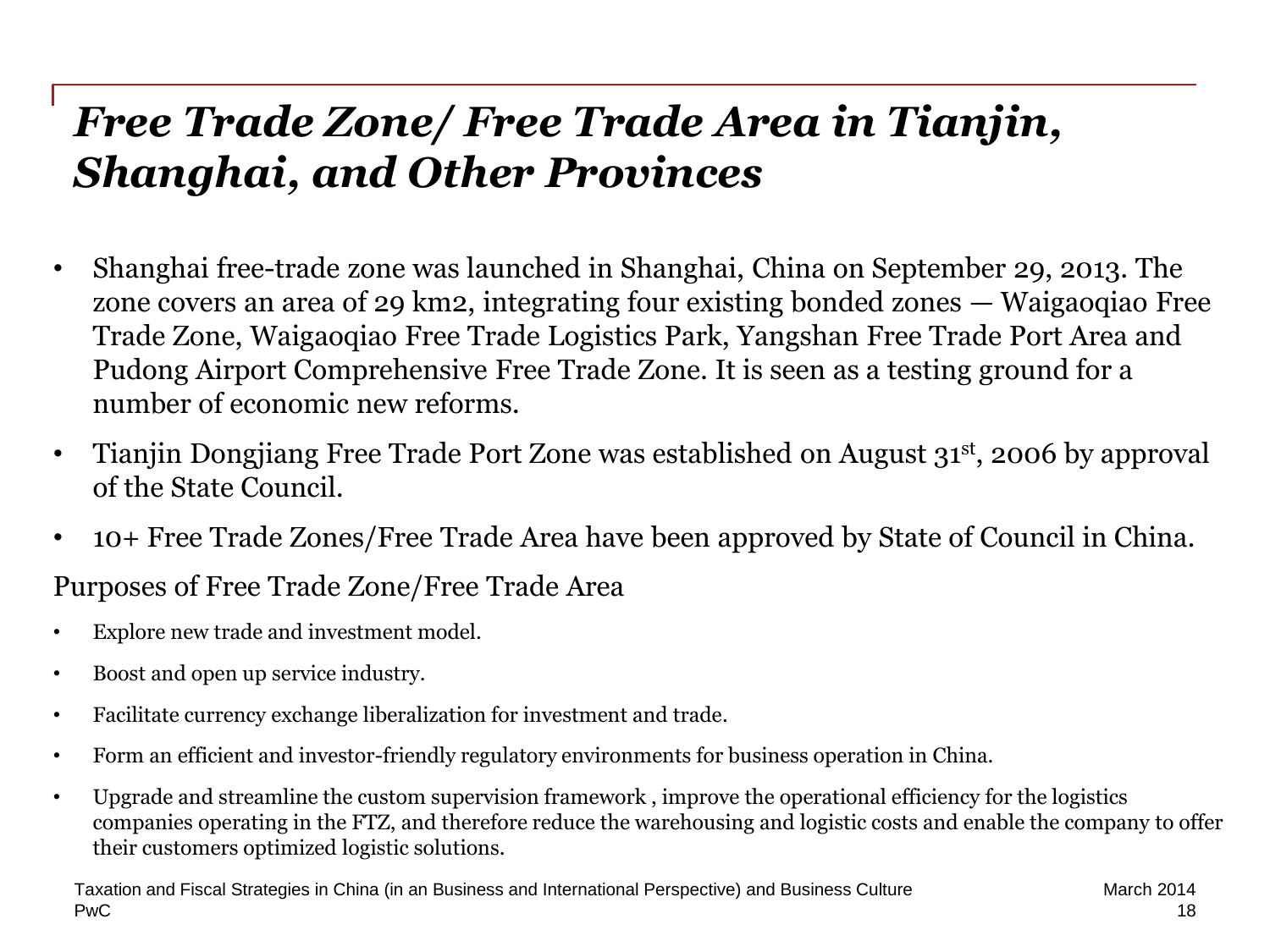# *Market Entry and Growth*

#### Coming up with the best-fit strategy

- Work with the local partners to leverage resources such as sales channels, customer bases, and low production costs.
- Identify the right local partner, align with their interests and fulfilling their strategy intention, with assistance with external advisers, is often critical for market entry.
- Understand the difference in culture, customs and tradition and adopt a flexible market entry strategy that can accommodate these differences, will go a long way in China.
- Identify the open and closed industries for foreign investors: encouraged, permitted, restricted, and prohibited.
- Be nimble enough to response to changes in the fluctuating environmental and innovative enough to approach China differently.
- Quote from Lazaro Compos, CEO of Swift:

"On business development, we would traditionally start with the standard product set and adapt to the local needs. But in India and China, you need to forget the products that you got and start from scratch. Start from what it is they need and build from there."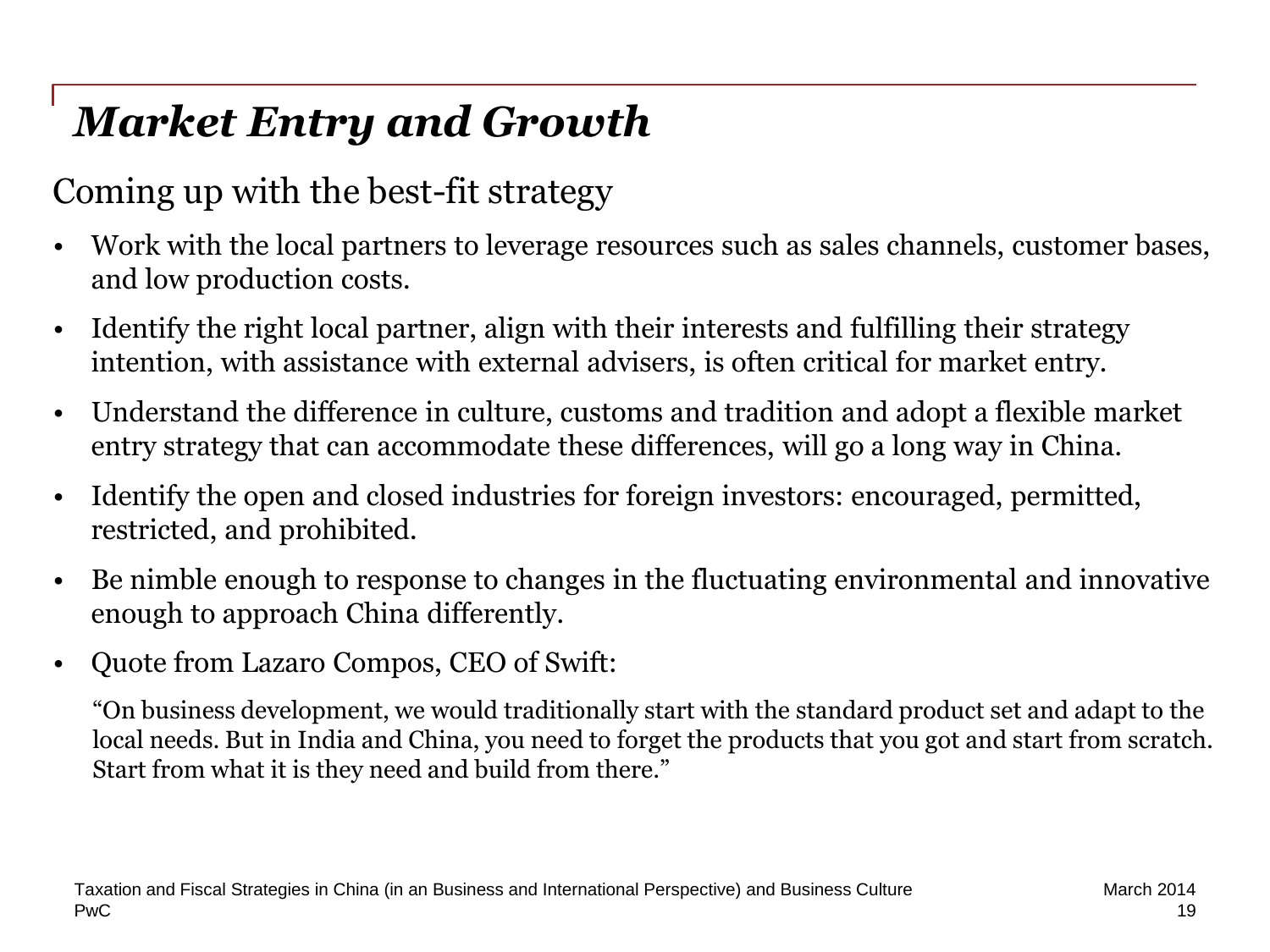## *Recommendation - Market Entry and Growth*

- Make sure that a merge or acquisition is the best growth strategy and evaluate all the options before proceeding.
- Perform adequate due diligence as earlier as possible in the deal process to uncover deal and target risks.
- Identify the potential risk, putting them into the right context.
- Work with the experienced local adviser to leverage their experience and manage key deal execution challenges, perform due diligence, assist with negotiation and resolve the issues identified.
- Be flexible, patient, and persistent throughout the negotiation process to be successful at doing deals.
- Post-merger integration need to be considered early on and carefully planning with full management buy-in from both sides.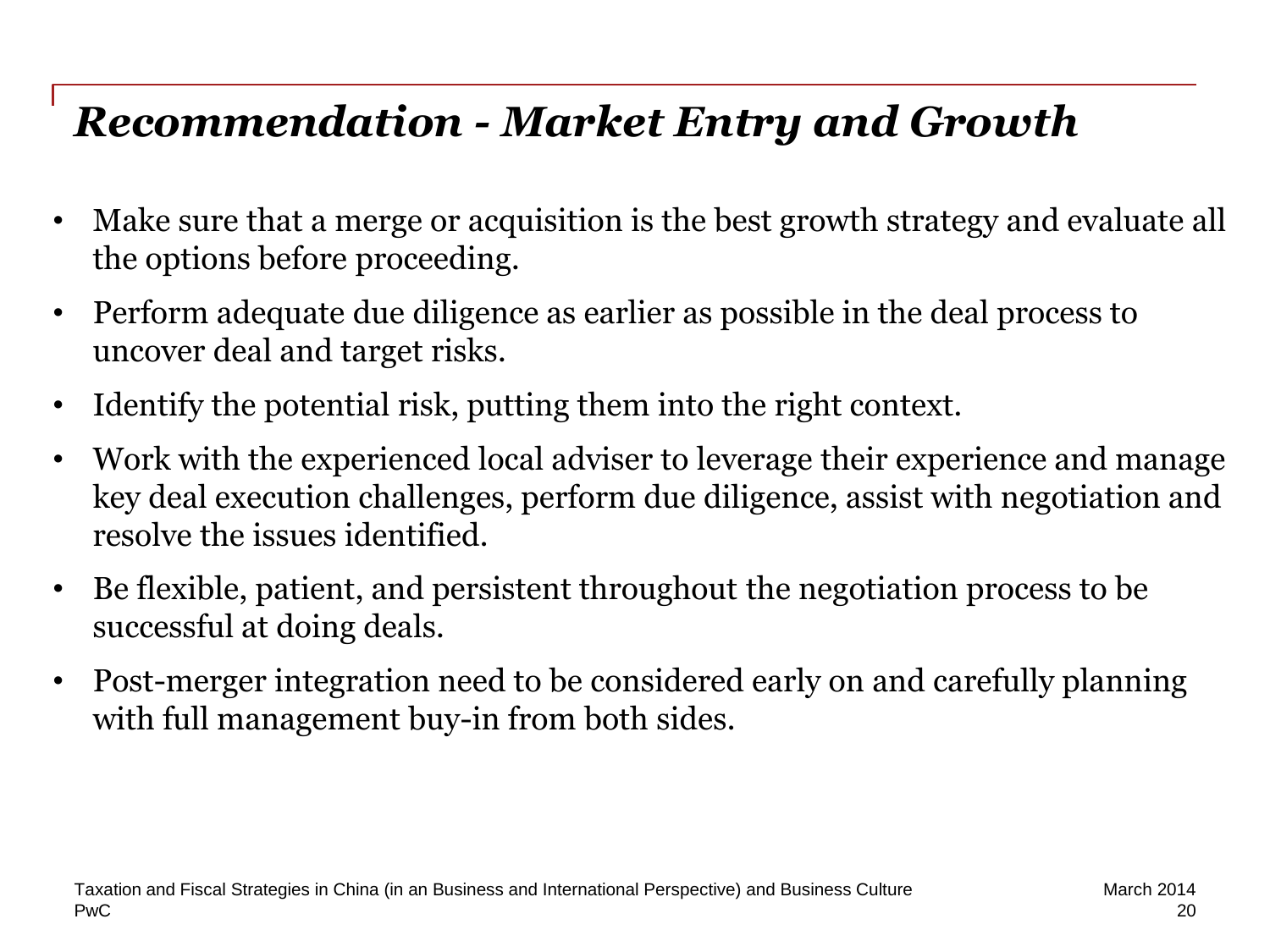## *Observation and Recommendations - Government Relations and Regulatory Compliance*

#### *Observation*

- Foreign business cites a lack of access to government as one of significant risks.
- Secure the right connections in China necessitates a considerable commitment of time and resources.

#### *Recommendation*

- Work collaboratively with government regulations and look for common ground with government officials.
- Work with officials you are comfortable with and strive to maintain these relationships; be consistent and persistent.
- Cultivate a wide network of local contacts.
- Trust partners or advisers with the right knowledge and local connections and ensure your interests can be heard by the appropriate governments when they need to be.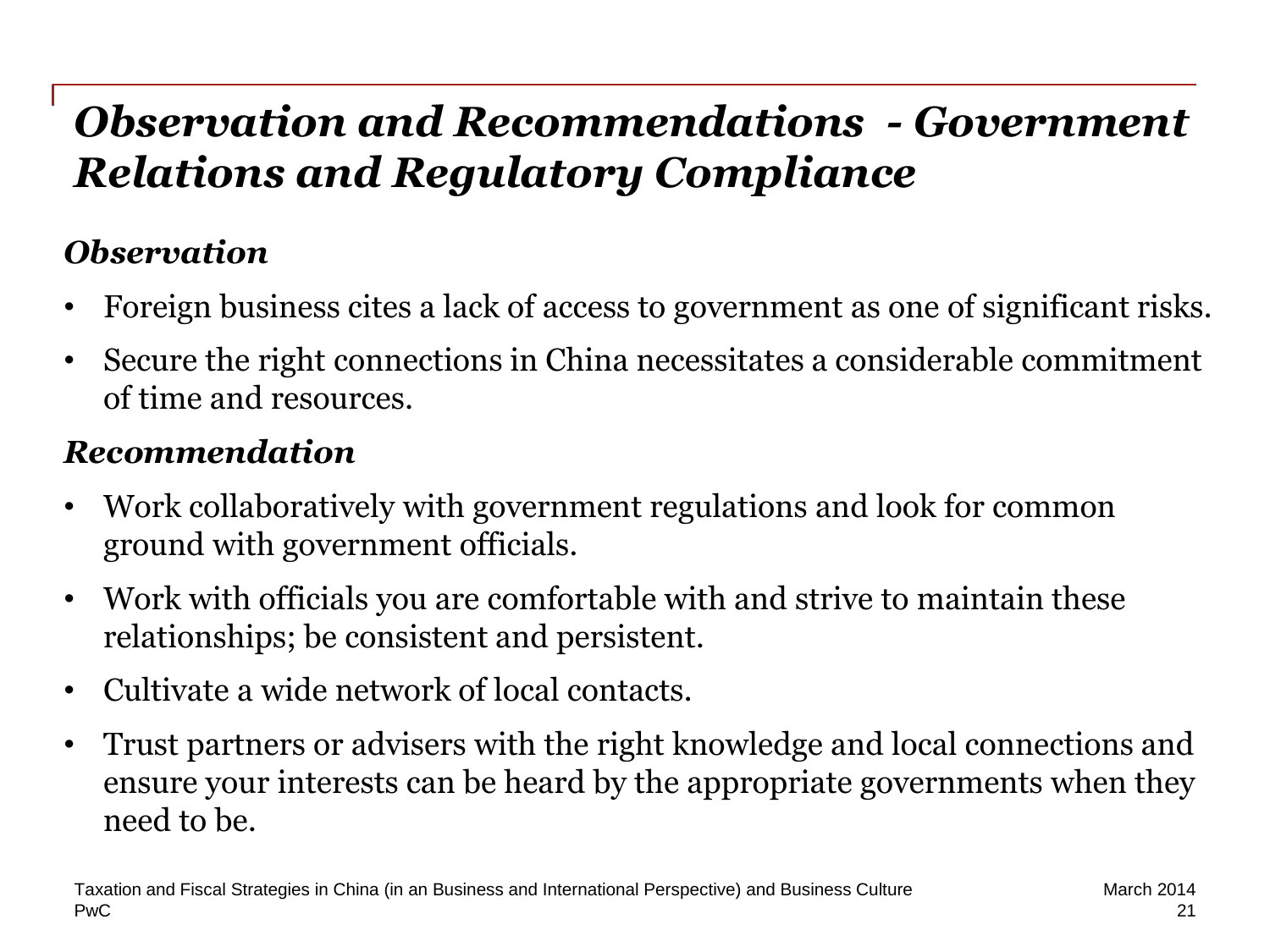## *Observation and Recommendations - Managing Risks*

#### *Observation:*

- Company without insights into local business practices and culture finds themselves wholly unprepared for the underlying risks.
- Global compliance policies, training and procedures have proven largely inadequate in identifying red flags and assessing risk in China.

#### *Recommendation:*

- Adopt a holistic and China-specific risk management framework.
- Address both strategic drivers (i.e. growth and cost rationalization) and sustainability drivers (i.e., business infrastructure and compliance) in risk management.
- Appoint China-based senior management to lead compliance programs to ensure they are proactive and effective.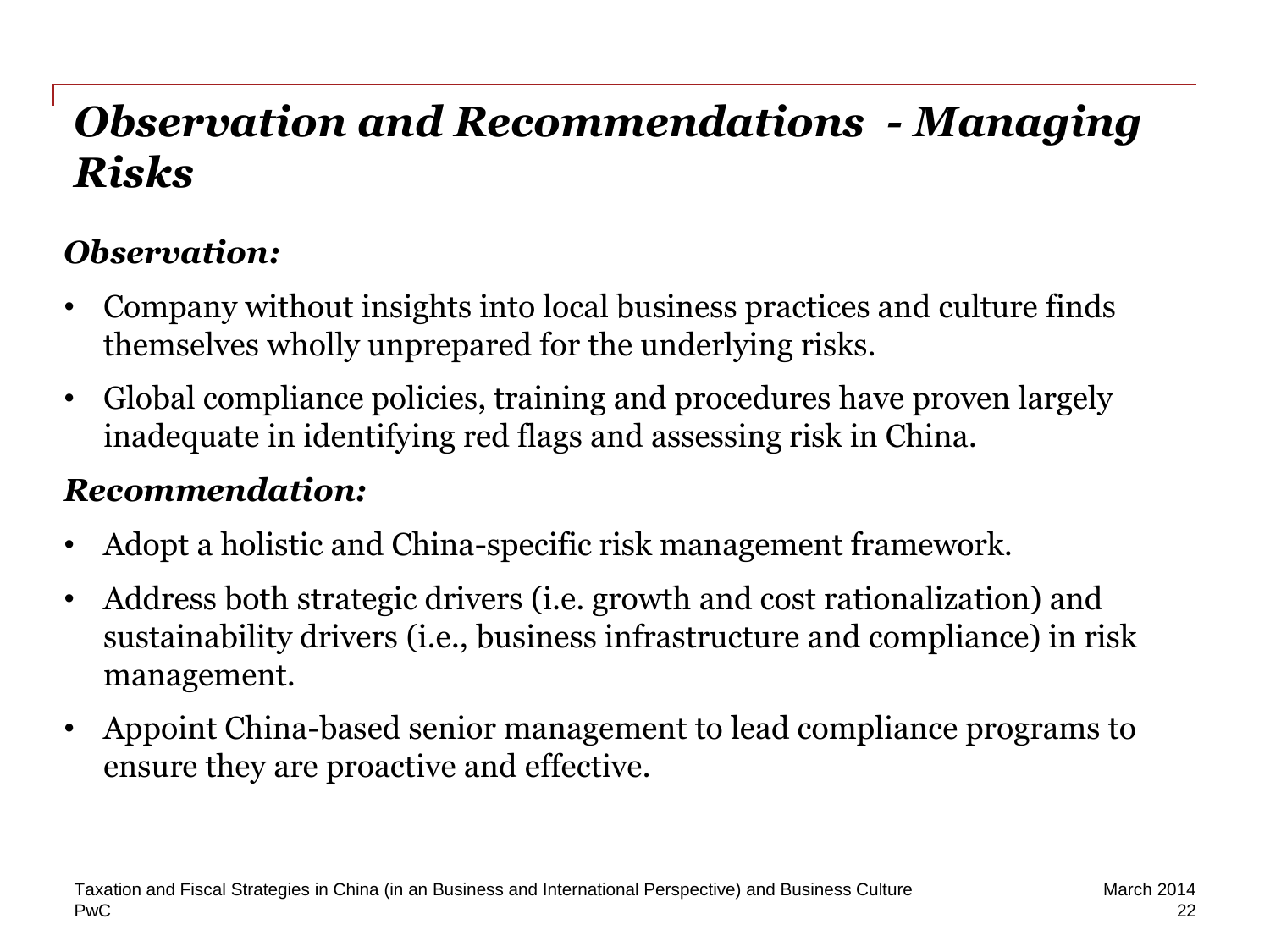# *Quick Tips - Business Culture*

- Since Chinese culture has its richness and heritage, before approaching the business in China, please be mindful for the following qualities and values:
	- Saving and giving face
	- Respect for elders and rankings (note that the latter is particularly important when dealing with government officials)
	- Patience
	- Politeness
	- Modesty
- Pay attention to when people say "yes" but actually "no".
- Identify who are intermediate persons and who are the decision makers.
- Find out the underlying and real purposes from interaction with Chinese business people.
- Use "Guanxi" (i.e., network), a double-edged sword to secure favor in personal relation.
- Useful link in the website of The Canada Trade Commissioner Service: http://www.tradecommissioner.gc.ca/eng/document.jsp?did=107932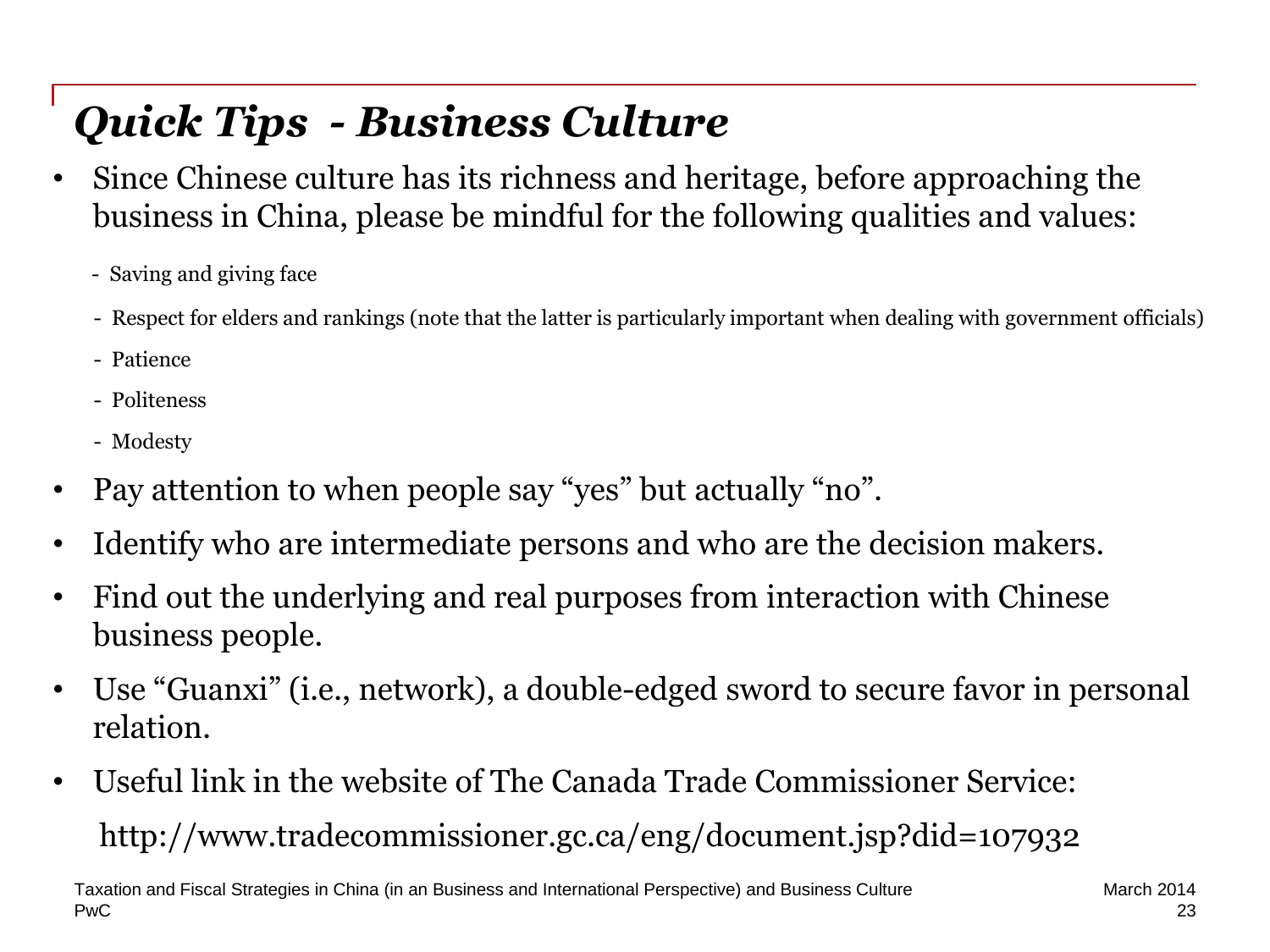### *Chinese Business Network in Montreal*



#### **Nochane Rousseau, Partner** *514 205 5199*

Energy Utilities Mining & Industrial Products (EUMI) *nochane.rousseau@ca.pwc.com*



**Furong Guo, Senior Manager** *514 205 5148* Insurance Team *furong.x.guo@ca.pwc.com*

**Paul Mai, Vice-President** *514 205 5433* Deals – IPF

#### *paul.mai@ca.pwc.com*

#### PwC Taxation and Fiscal Strategies in China (in an Business and International Perspective) and Business Culture March 2013

24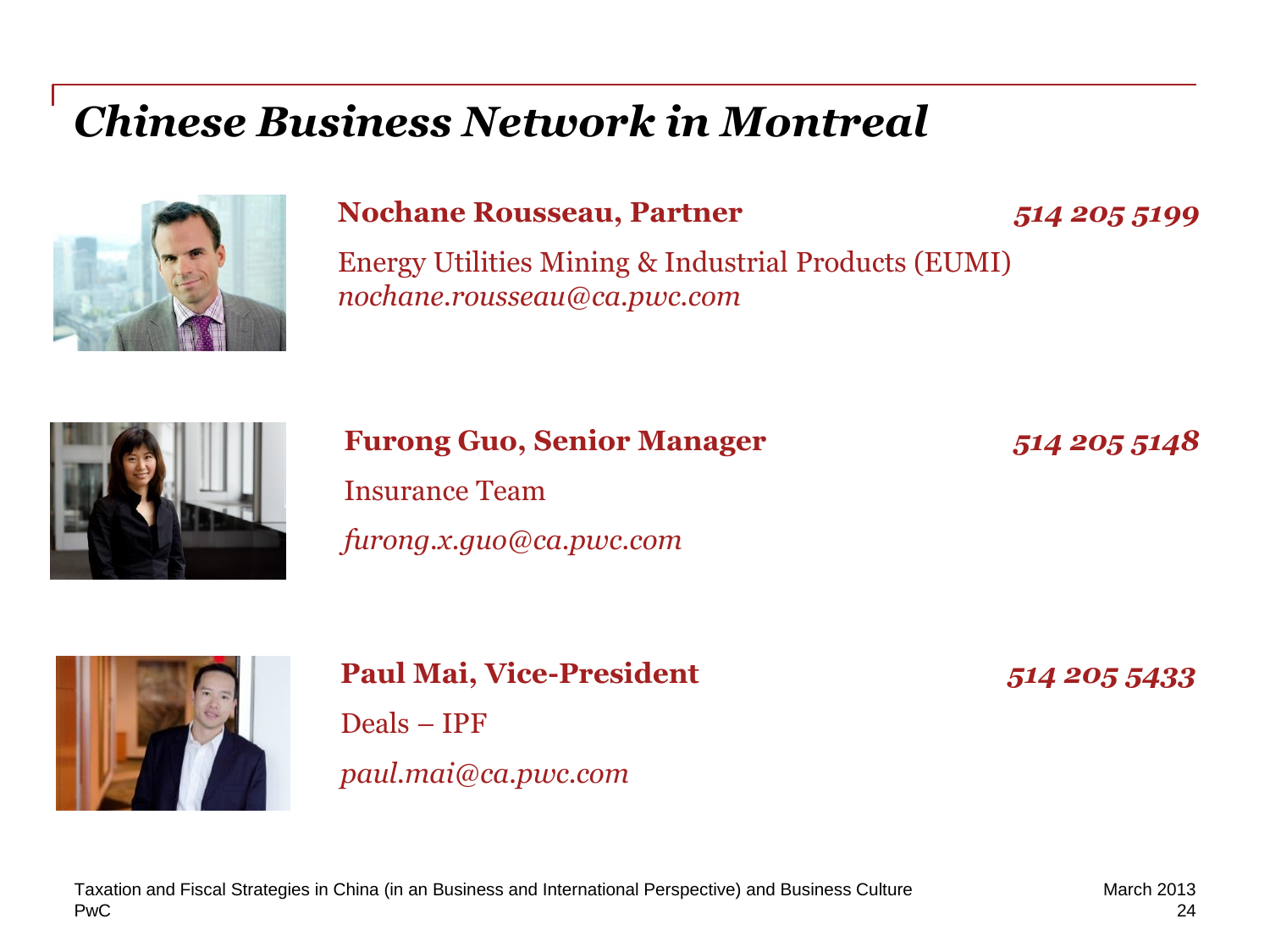### *Chinese Business Network in Montreal*



#### **Yu Hui (Michelle) Li, Manager** *514 205 5170*

Corporate Tax Service – U.S. Tax *michelle.x.li@ca.pwc.com*



#### **Dominique Fortier, Senior Manager** *514 205 5150* Client Service Director – Sales and Relationship Management *dominique.fortier@ca.pwc.com*